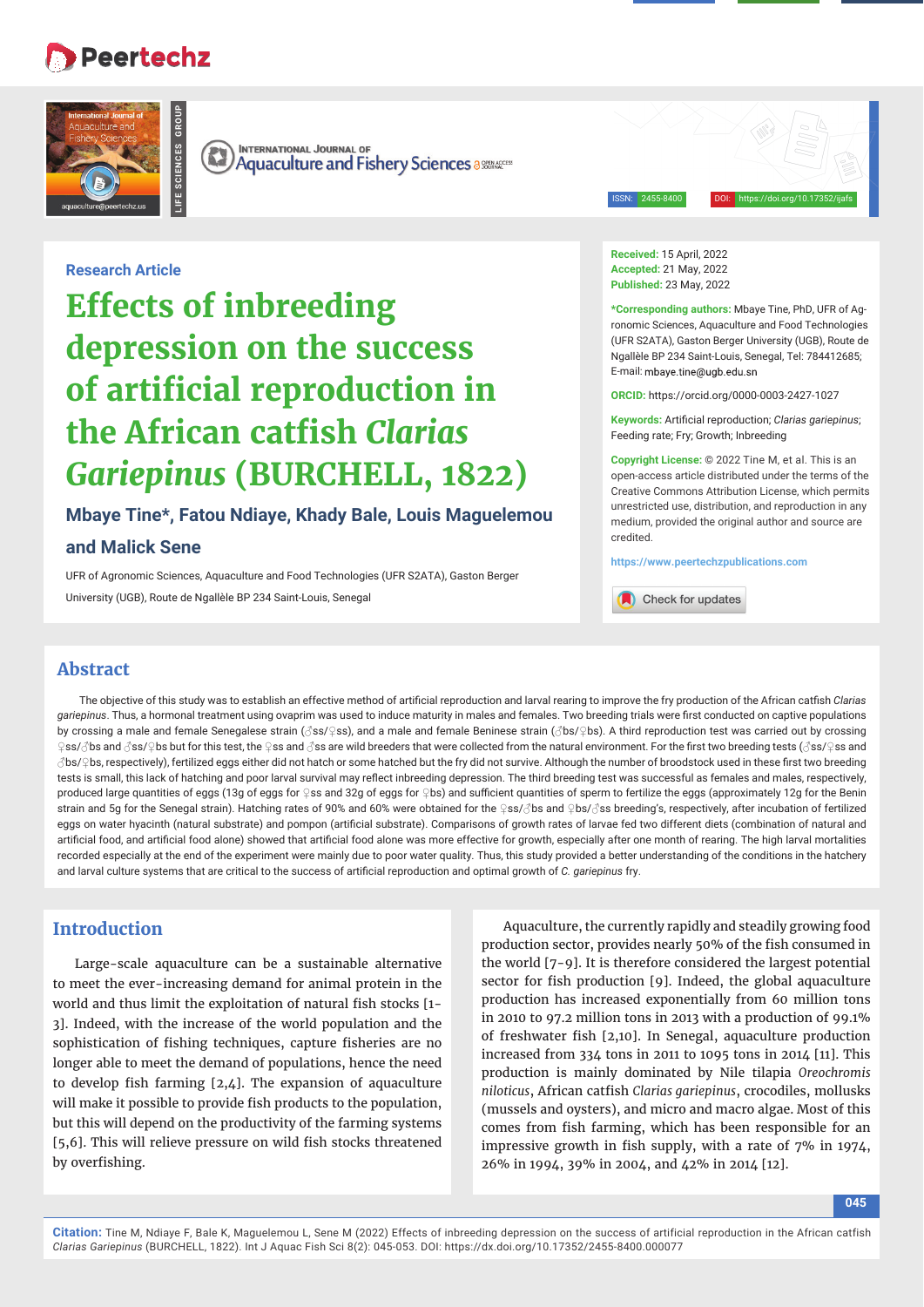It is widely recognized that aquaculture will mitigate and assist overfishing while preserving the oceans from the damage caused by intensive and destructive fishing. It is also widely accepted that the promotion of fish farming activities and the reduction of capture fisheries will help boost this food production sector. Aquaculture has aroused the interest of decision-makers in many African countries, including Senegal, where it is undergoing rapid development given the importance of its potential. In Senegal, there is a national will to promote aquaculture and the breeding of indigenous species such as *C. gariepinus* which has very good nutritional values due to its high protein content and poverty. The African catfish is a popular species for aquaculture due to its good feed conversion, disease resistance, low water quality requirements, the possibility of rearing it at high density (intensive) as well as the quality of its flesh [13-16]. *Clarias gariepinus* spawners produce large quantities of eggs and sperm throughout the year, ensuring the possibility of artificial reproduction [15,17-19]. The species also can accept a wide variety of inexpensive artificial food [20,21]. *Clarias gariepinus* has a great capacity to adapt to rearing conditions, even to very poor environmental conditions [22].

Despite these qualities mentioned above and these assets, the main problems in Senegal are the lack of control of breeding and rearing conditions *for C. gariepinus* larvae, which leads to significant mortalities. *Clarias gariepinus* does not reproduce in ponds because it is not subject to the stimuli related to the rise in water level and the flooding of lateral areas. In addition, its reproductive rate is very low in the wild [23]. Therefore, it is necessary to use the artificial reproduction method developed by many authors  $[24-32]$  to meet the needs of fish farmers. Although artificial reproduction can help to optimize fish production in farming systems, it can cause inbreeding that leads to reduced growth performance, fertility, and survival of the offspring. It is, therefore, necessary to properly plan and control outcrossing in breeding programs to avoid inbreeding depression that can affect the hatching rate and larval survival. It has been shown that inbreeding can negatively affect reproductive success and fry survival, especially in small facilities that cannot maintain a large number of parent spawners [33]. Indeed, inbreeding in these fish facilities can reduce genetic variation for the fitness and adaptability of larvae.

Therefore, the objective of this study is to develop an efficient method for breeding and rearing *C. gariepinus* larvae in a controlled environment. Thus, different series of crosses between parents of two different strains (Senegalese and Beninese) of *C. gariepinus* were performed to optimize the hatching rate of fertilized eggs and the survival of the larvae and to obtain new generations more adapted to the rearing conditions of the larvae. Induced reproduction was performed by hormonal induction using ovaprim. The study of larval growth under artificial conditions consisted in evaluating and comparing the effects of artificial food and natural food (live prey) on the growth performance of the fry.

# **Materials and methods**

## **Study area and crossbreeding**

The experiments were carried out in the aquaculture greenhouse of the University of Gaston Berger for two months and 15 days. The farm has a pumping station for water supply, with a starting pressure of 3.5 bars. This pump is immersed in the Djeuss, a branch of the Senegal River located about 1 km from the farm. Inside the farm, motor pumps and reception channels are installed or developed for agricultural, livestock, and aquaculture activities.

The climate of the study area is sub-Saharan to Sahelian, characterized by two alternating seasons: a dry season from October to July and a rainy season from August to September. The terrain is flat and the maximum temperatures recorded in April-May are generally between 35°C and 37°C. The minimum temperatures recorded in January are around 16°C. The soil of the farm is sandy to sandy clay with a pH close to neutral (6.7 to 7.7). The farm has aquaculture infrastructures composed of 03 rooms including a hatchery and a larval rearing room. The aquaculture production of the farm concerns mainly the Nile tilapia O. niloticus and the African catfish *C. gariepinus*.

For this study, a total of 12 broodstock (6 males and 6 females) were used for the three artificial reproduction tests that were successively performed. The first and second breeding tests were performed twice using a total of 8 broodstock (4 breeders for each breeding test). The first test was performed by crossing a male and a female of Senegalese strain ( $\mathcal{S}$ ss/ $\circ$ ss) while the second was performed by crossing a male and a female of Beninese strain (♂bs/♀bs) (Figure 1). Given they did not give the expected results; these two breeding tests were repeated with the same number of breeders. The Senegalese strain for these two breeding trials is a captive strain maintained under laboratory conditions for several generations. These two artificial reproduction trials lasted approximately one month. The third breeding trial was conducted with  $4$  breeders by crossing ♀ss/♂bs and ♂ss/♀bs but for this trial, the ♀ss and ♂ss are wild breeders that were collected from the wild (Figure 1). They were caught in the Djeuss River by a local fisherman. The Beninese broodstock used in the three rearing trials belongs to an exotic strain maintained at the SIA (Station d'Innovation Aquacole) in Saint-Louis for generations. This broodstock was not fed the first day after their transfer to the holding tanks to avoid inducing stress that could affect reproductive success. They were fed with an artificial feed manufactured locally by the ANA (Agence Nationale de aquaculture). Feeding began on the second day after transfer to the holding tanks. During their stay in the holding tanks, the broodstock was manually fed twice a day with a feeding ratio of 10% of body weight.

### **Selection, sexing and storage of broodstock**

The selection broodstock for artificial propagation is of particular importance, especially for females whose stage of maturity must be carefully verified to ensure successful artificial propagation  $[34]$ . Thus, the breeding trials in this study began on August 21, 2020, at  $7:00$  am with the fishing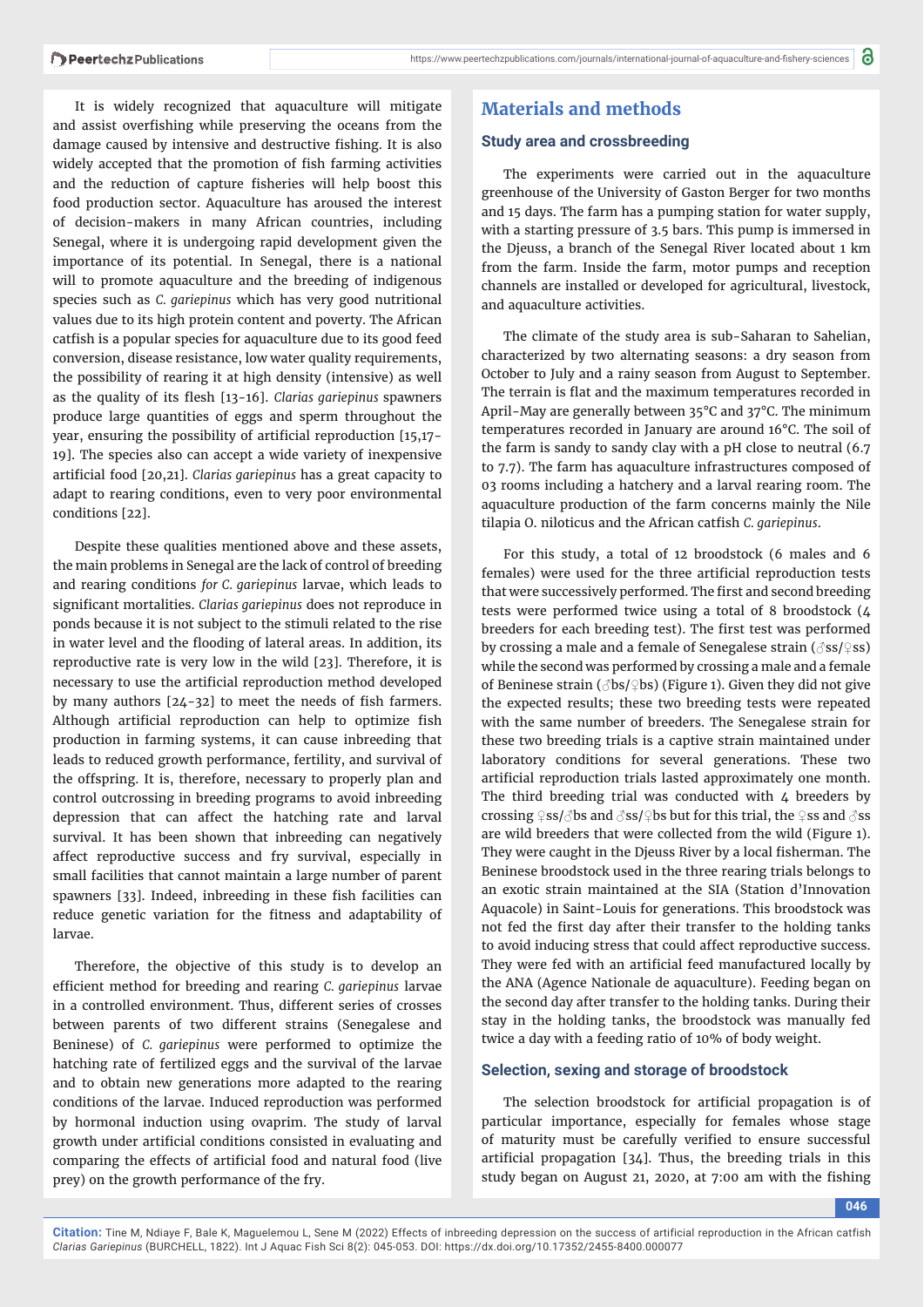

**Figure 1:** Setup of the feeding and larval growth experiment.

and selection of broodstock in the storage tank. Males of *C. gariepinus* have specific criteria that were used to distinguish them from females. They have a urogenital papilla and females have a longitudinal slit in the middle of their round urogenital papilla. They have a swollen and hard stomach when they are almost mature and ready for reproduction (natural, artificial, or induced reproduction).

#### **Hormone preparation and injection of broodstock**

The hormonal injection of the broodstock was performed the same day, a few hours after their selection. They were first weighed with an electronic scale. The precise dose of ovaprim to be injected into each individual was then calculated according to its size (body weight) (0.5 ml/kg body weight for females and 0.25 ml/kg for males). The doses used for males and females are shown in Table 1. To inject the hormone, females were laid face down with the cloth over their eyes and their heads well supported. The dose of ovaprim was withdrawn with a syringe and injected gradually into the dorsal muscle. Upon removal of the needle, the injection site was massaged to prevent the solution from coming out. The injections of the males were performed in the same manner. After injection, the male and female parents were stored in separate tanks and were not disturbed until milt and eggs were collected. Thus, the latency time for an average temperature of 28°C was determined.

#### **Milt harvest and manual egg extraction (stripping)**

Sperm in *C. gariepinus* cannot be collected by abdominal massage. It is therefore necessary to sacrifice the male. Thus, the male was first weighed before being sacrificed by

| Table 1: Ovaprim doses injected to broodstock selected for the artificial reproduction. |      |      |                                    |  |  |  |  |
|-----------------------------------------------------------------------------------------|------|------|------------------------------------|--|--|--|--|
| <b>Sex</b>                                                                              |      |      | Wight (kg) Dose per kg Dose per ml |  |  |  |  |
| Female 1 of the Senegalese strain                                                       | 0.40 | 0.50 | 0.200                              |  |  |  |  |
| Female 2 of the Senegalese Beninese strain                                              | 0.75 | 0.50 | 0.375                              |  |  |  |  |
| Male 1 of the Senegalese strain                                                         | 0.50 | 0.25 | 0.125                              |  |  |  |  |
| Male 2 of the Beninese strain                                                           | 0.75 | 0.25 | 0.187                              |  |  |  |  |

decapitation with a knife. It was then dissected with a pair of scissors from the anus to the pectoral fins. The testicles were extracted, dried, and cleaned with absorbent paper to eliminate the traces of blood present on the surface. They were then crushed to collect the sperm freely. To collect the eggs, the female was carefully held on both sides with a wet towel. Light pressure was applied to the belly to collect the oocytes in a clean, dry bowl. This was done until a drop of blood appeared, which showed that there was no egg left in the ovaries.

#### **Egg fertilization**

Fertilization of the eggs was done artificially using the dry method, which involves mixing the eggs and sperm and adding water to activate the sperm around the eggs and allow for fertilization [35]. Thus, the sperm was first mixed with the eggs and a volume of water was added to the mixture to activate the sperm. This was then mixed with a spoon and an equal volume of physiological liquid was added to the eggs while stirring gently for two minutes. This same operation was repeated a second time to accelerate fertilization. After one minute, the fertilized eggs immediately began to swell and became sticky.

**047**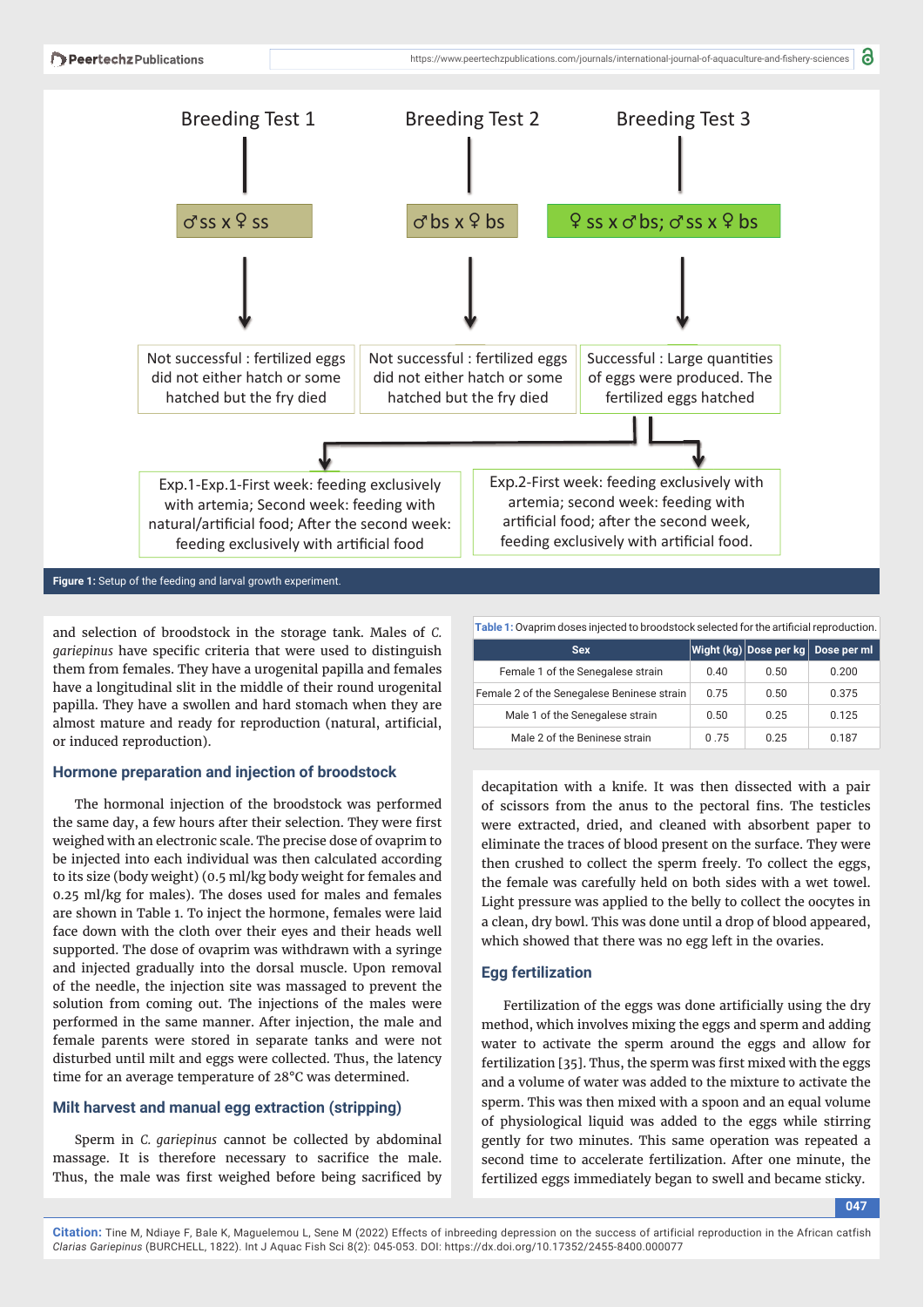#### **Incubation and hatching of eggs**

The incubation was done in two breeding tanks of 300L on natural and artificial supports. The natural supports are water hyacinths, aquatic plants floating in water with submerged roots while the artificial supports are pompons. Fertilized eggs attached to these supports were then incubated. The oxygen supply system was then activated during the incubation period to optimize the hatching rate. The eggs began to hatch on August 22, 2020, at approximately 2:00 pm with green eggs that have developed flagella and are continuously moving. However, the larva has not yet been released. There were also white-colored eggs that were inert and a foamy layer began to develop on them. By 5:00 p.m., which is 24 hours of incubation, almost all the fertile eggs had hatched. Since there were few unhatched fertile eggs left in the tanks, the racks were left until the next day (August 23). They were then gently removed to avoid dumping the detritus into the rearing water, which would be a source of pollution. The incubation tanks were siphoned off to remove any detritus remaining at the bottom.

The hatching rate (HR) was calculated using the following formula:

$$
HR = \frac{NL}{NIE} \times 100
$$

With NL= number of larvae and NIE = number of incubated eggs. The number of incubated eggs was obtained by estimation.

#### **Larval rearing and feeding**

Larval rearing, which began on day 8 post-hatch (September 1, 2020), was conducted in triplicate in six different 30L aquaria, with a density of 60 individuals per aquarium. Larvae, divided into two batches of three aquaria, were fed exclusively artemia for the first week (Figure 1). Then for the second week, one of the batches (experiment 1: Exp.1; triplicate: A1, A2, and A3) was fed with natural food alone (phytoplankton), and the other one (experiment 2: Exp.2; Triplicate: A4, A5, and A6) with natural food (phytoplankton) mixed with a little artificial food (Figure 1). After the second week, the fry of both experiments was exclusively fed with artificial food until the end of the experiment (Figure 1).

These experiments were conducted in triplicates using three aquaria for each experiment. The natural food, composed mainly of phytoplankton and zooplankton, was collected in the grow-out tank of the aquaculture farm using a plankton net. Each batch was fed a feed rate of 14.8% of body weight divided into six parts that were distributed throughout the day. This avoids having uneaten food remains in the tanks, which can impact water quality and cause stress to the fry. Physicochemical parameters (temperature, pH, and dissolved oxygen) were measured daily. Temperature and oxygen content was measured using a multi-function oximeter that simultaneously measures temperature and dissolved oxygen. The pH of the water was measured with a pH meter.

#### **Mortality and Growth**

The mortality rate was monitored during the experiment

by counting the number of dead individuals in each aquarium during each estimate. The mortality rate (MR) was then calculated using the following formula:

$$
MR = (Nd-Ni)*100
$$

Where Nd = Number of dead and Ni = Initial number of larvae.

The growth rate (GR) was calculated using the following formula:

GR = (Wf−Wi)Wf\*100

where  $Wi = initial weight$  and  $Wf = final weight$ .

The normality of the distribution was tested with the Shapiro-Wilk test and the homogeneity of variances with the Levene test. The distribution was normal but the variances were not homogeneous. Therefore, Welch's t-test was used to compare the means of physicochemical, mortality, and growth parameters between fry-fed live prey and those fed artificial feed. All analyses were performed using the 'ADE4' library of 'R' software. The significance level was set at 5%.

### **Results**

#### **Spawner response and hatch rate**

Hormone induction accelerated the maturation of the broodstock. Each of them weighed more than 200 g, which is the lower limit of weight at the age of sexual maturity of *C. gariepinus*. Indeed, according to Viveen, et al. [23], *C. gariepinus* specimens are sexually mature after seven to ten months with an average body weight that varies between 200 and 500 g. The collection of a large quantity of eggs eight hours after ovaprim injection indicates a favorable response of females to hormonal induction. The eggs, after fertilization, started to increase in size. Fertilized eggs were greenish with a red spot appearing in each mature egg while unfertilized eggs were whitish.

The incubation time in this study was 24 hours at a water temperature of 28-29°C. For the first two rearing trials ( $\partial$ ss/ $\circ$ ss and  $\partial$ bs/ $\partial$ bs) that were conducted twice, either fertilized eggs did not hatch after incubation or some eggs had hatched but the larvae did not survive. Indeed, 12 hours after incubation, the eggs were already starting to turn whitish and 12 hours later, they started to give off an unusual odor and develop a coating all around. The eggs were therefore rotten, which corresponds to a hatching rate of 0%. For the third experiment, the hatching rate of the breeding test  $\frac{1}{2}$ ss/ $\frac{1}{2}$ bs was 90% while that of  $\Phi$ bs/ $\partial$ ss was 60%. At hatching, after about 24 hours of incubation, the larvae bear yolk sac vesicles that constitute their nutritional reserve. At this stage, they appear very small, needle-shaped, very active, and always seeking to hide in dark corners.

#### **Physicochemical parameters**

The temperature was not significantly different between experiments (Welch's test; *p* > 0.05). It varied between 26.87 and 30.23°C for Exp.1 where fry was fed artificial food alone and

**048**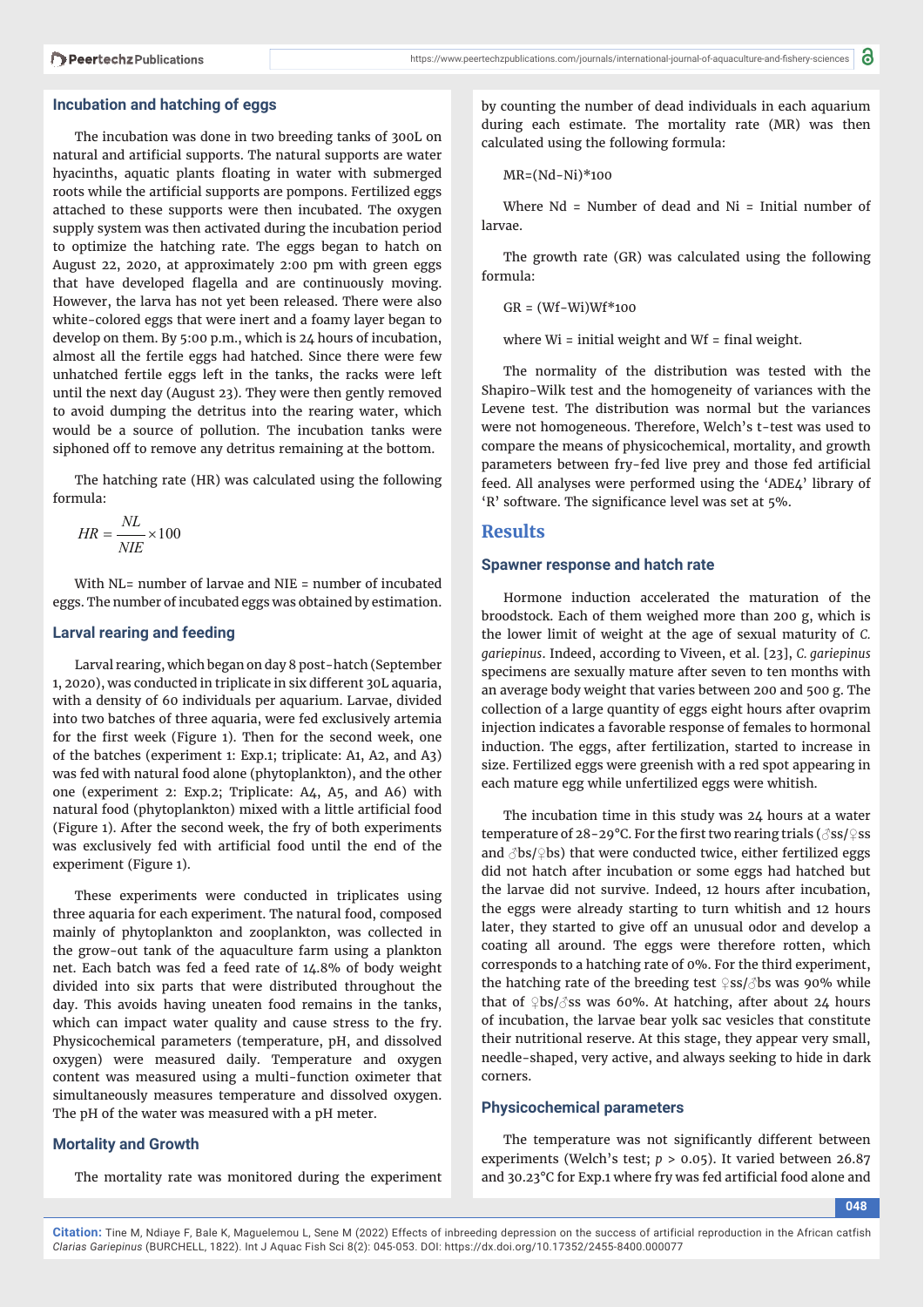between 26.93 and 30.20°C for Exp.2 (fry fed natural food), with an average of  $28.65 \pm 0.74$ °C and  $28.68 \pm 0.77$ °C, respectively. At the beginning of the experiment, the temperature tends to decrease gradually (between September 2 and 6) (Figure 2). Then, it gradually increases after this stage to reach a maximum of 30°C on September 26. Thereafter, it varies slightly from around 30°C until October 1st. It then gradually decreases until the end of the experiment with a minimum of 26.9°C.

Curve comparisons show that the mean temperature is not significantly different between replicates but also between treatments (Welch's test; *p* > 0.05) and its evolution over time is quite similar for all aquaria (Figure 2). Dissolved oxygen levels varied between 1,300 and 6,970mg/l for Exp.1 and between 2,770 and 6,370 mg/l for Exp.2, with a mean of 3,969 ± 0.096 and 3,955 ± 0.004mg/l, respectively. Mean dissolved oxygen was not significantly different between Exp.1 and Exp.2 (Welch's test; *p* > 0.05). Overall, the pattern of variation in oxygen levels in the six aquaria is similar throughout the larval rearing cycle (Figure 3). For Exp. 1 (A1, A2, A3) oxygen levels decrease from September 2 to 26 and increase between days 26 and 28. It then decreases to a minimum between September 30 and October 2 and begins to increase again. Although the variations are sometimes more pronounced, the oxygen content of Exp. 2 (A4, A5, and A6) shows a similar overall pattern (Figure 3) except from September 30 to October 02 where an opposite pattern (increase followed by a decrease for A1, A2 and A3 and a decrease for A4, A5, and A6) was observed. The lowest oxygen concentrations were recorded for Exp. 2 (A4, A5, and A6) from September 30 to October 02 (Welch's test; *p* < 0.05). The average pH measured during the larval rearing period was 7.174 ± 0.010 and 7.239 ± 0.015 for Exp.1 and Exp.2, respectively. The pH in the fry rearing tanks did not vary significantly with time during the experimental period (Figure 4) (Welch's test;  $p > 0.05$ ). There was also no significant difference in pH levels between Exp.1 and Exp. 2 (Figure 4) (Welch's test; *p* > 0.05).

#### **Mortality and survival of larvae**

During the first two weeks of rearing (September 1 to 13), the mortality rate was high for Exp.1 (A1, A2, and A3) while it was very low for Exp.2 (A4, A5, and A6) (Figure 5; Table 2) (Welch's test;  $p < 0.05$ ). Then in the latter, the mortality rate gradually increased to reach its maximum on September





Figure 3: Evolution over time of dissolved oxygen in the larval rearing tanks



**Figure 4:** Evolution of water pH in the larval rearing tanks throughout the experimental period.



**Figure 5:** Mortality rates in the rearing thanks of the Exp.1 and Exp.2.

19, then decreased and reached a maximum on September 27 (Figure 5; Table 2). During this time, the average mortality in Exp.2 decreases to reach its minimum on October 5. The highest mean mortality (Welch's test; *p* < 0.05) was recorded on day 13 for Exp.1 and day 19 for Exp.2. On day 45, corresponding to the end of the experiment, the average mortality rate was 91.96% for Exp.1 (i.e., a survival rate of 8.04%) and 76.45% for Exp.2 (i.e., a survival rate of 23.55%) (Figure 5; Table 2).

#### **Larvae growth**

The average body weight increased from September 12 to 26 for both Exp.1 and Exp.2 (Figure  $6$ ) but it was not significantly different between them (Welch's test;  $p > 0.05$ ). Then, it increased again for Exp.2 while it decreased for Exp.1 to reach a minimum on October 4 and then increased until the end

**049**

**Citation:** Tine M, Ndiaye F, Bale K, Maguelemou L, Sene M (2022) Effects of inbreeding depression on the success of artificial reproduction in the African catfish *Clarias Gariepinus* (BURCHELL, 1822). Int J Aquac Fish Sci 8(2): 045-053. DOI: https://dx.doi.org/10.17352/2455-8400.000077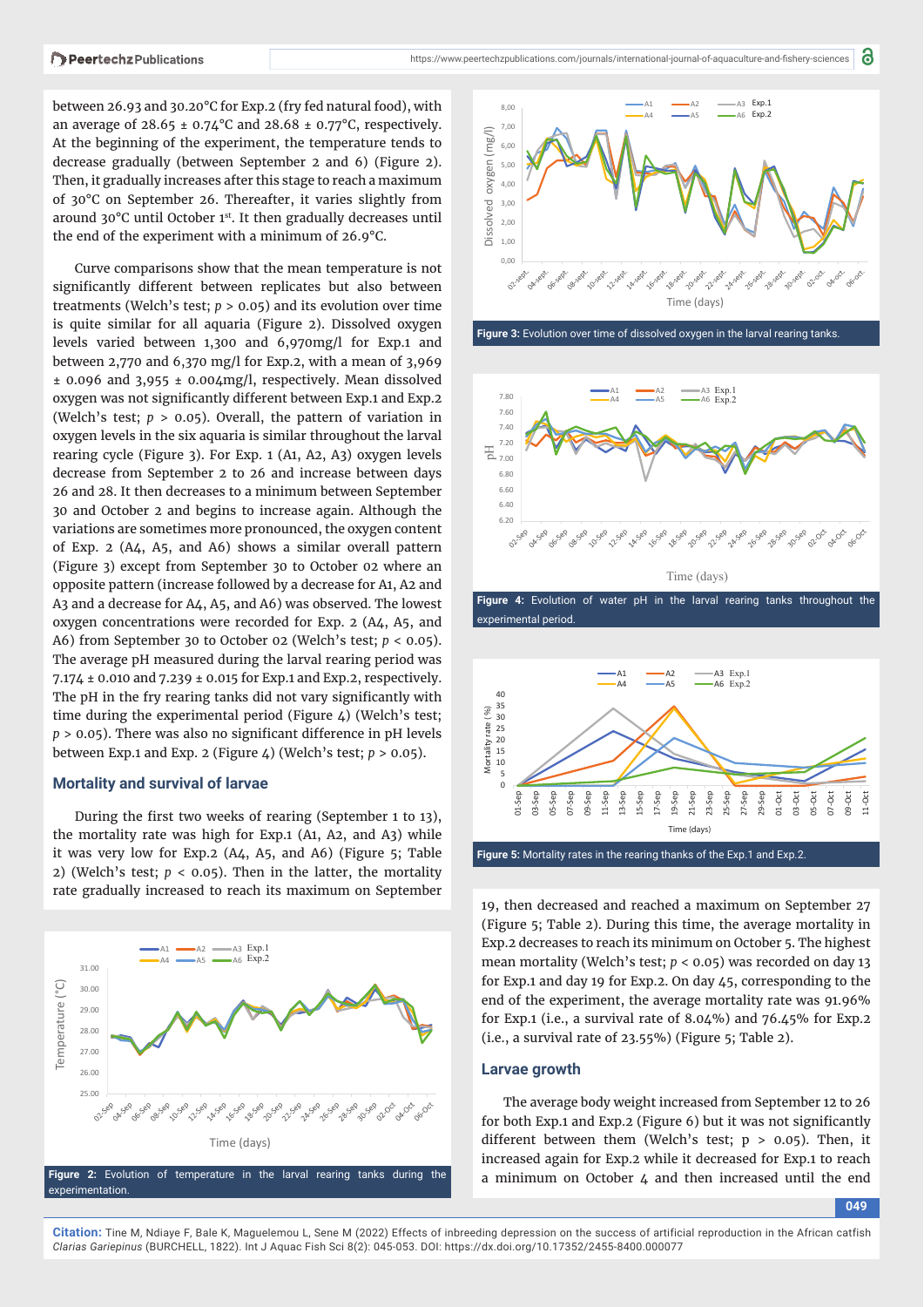of the experiment (Figure 6). The average body weight was significantly higher for Exp.2 than for Exp.1 (Welch's test;  $p <$ 0.05) from September 30 to October 10 (end of the experiment) (Figure 6). Overall, the average growth rate of fry-fed artificial food (Exp.1) during the last two weeks of the experiment was higher than that of those fed the natural and artificial feed (Exp.2) (Welch's test; *p* < 0.05).

The growth rate increased with time for both experiments, but the variations were more pronounced for Exp.1 than for Exp.2. It was higher at the beginning of the experiment and lower at the end (Figure 7) (Welch test; *p* < 0.05). Overall, the growth rate of Exp.1 and Exp.2 showed a similar pattern between September 12 and 19, during which time it gradually decreased. It reached its minimum on September 19 (43.73% for Exp.1 and 42.37% for Exp.2) (Figure 7). It then increases until September 26 and starts to decrease for Exp.1 and remains relatively constant for Exp.2 until the end. Overall, fry-fed the artificial feed (Exp.1) had a higher growth rate (Welch's test; *p* < 0.05) during the last two weeks of the experiment than those fed the natural and artificial feed (Exp.2). In the end, the growth rate was significantly higher for Exp.1 (50.35%) compared to Exp.2 (39.84%) (Welch test; *p* < 0.05).

## **Discussion**

#### **Spawner response to hormone induction and hatch rate**

The broodstock responded favorably to the hormonal

| Table 2: Mortality and survival rates in the rearing thanks during the experiment. |          |          |                |       |                |                |  |  |
|------------------------------------------------------------------------------------|----------|----------|----------------|-------|----------------|----------------|--|--|
| <b>Experiments</b>                                                                 | Exp.1    |          |                | Exp.2 |                |                |  |  |
| Aquariums                                                                          | A1       | A2       | A3             | A4    | A <sub>5</sub> | A6             |  |  |
| Initial numbers                                                                    | 60       | 60       | 60             | 63    | 67             | 60             |  |  |
| 01-sept                                                                            | $\Omega$ | $\Omega$ | $\Omega$       | 0     | $\Omega$       | 0              |  |  |
| 12-sept                                                                            | 24       | 11       | 34             | 0     | $\Omega$       | $\overline{2}$ |  |  |
| 19-sept                                                                            | 12       | 35       | 14             | 34    | 21             | 8              |  |  |
| 26-sept                                                                            | 6        | $\Omega$ | 5              | 1     | 10             | 5              |  |  |
| 04-oct                                                                             | 2        | $\Omega$ | $\mathbf{1}$   | 8     | 8              | 6              |  |  |
| $11$ -oct                                                                          | 16       | 4        | $\overline{2}$ | 12    | 10             | 21             |  |  |
| Final numbers                                                                      | 60       | 50       | 56             | 55    | 49             | 42             |  |  |
| Mortality rate (%)                                                                 | 100.00   | 83.33    | 93.33          | 87.30 | 73.13          | 70.00          |  |  |
| Average mortality rate (%)                                                         | 91.96    |          |                | 76.45 |                |                |  |  |
| Average survival rate (%)                                                          | 8.04     |          |                | 23.55 |                |                |  |  |







injection, which may have accelerated their maturity. The response rate of females was good, as shown by the high quality of the number of eggs released especially for *3*ss/<sup>2</sup>bs (32g of eggs). For the males, the amounts of semen collected were sufficient to fertilize the eggs of the females (5g for  $\delta$ ss and 10g for  $\beta$ bs). There were no hatched eggs for the first breeding trials ( $\sqrt{ss}$  \cdots \sigma\_{s}\$ set incubation. All eggs had turned white even before the end of incubation. The second breeding  $(\text{Jbs}/\text{Lbs})$  yielded a few larvae after hatching but they all died immediately thereafter. The lack of larvae after incubation for the first reproduction and the mass mortality after the second brood may be explained by contamination of the natural supports with traces of the chlorine used to clean them. These natural supports could have accelerated the degradation of the unfertilized eggs, thus provoking the pollution of the water as evidenced by the odor emitted. However, the experiments were not repeated with a clear control for contaminants to assess whether this was the only reason for the mortality problems observed in these 2 experiments. Further experiments are needed to determine if traces of chlorine remaining after cleaning natural incubation media can cause mass larval mortality.

Although the number of broodstock used in these first two reproductions is small, this lack of hatching and poor larval survival may also reflect inbreeding depression. Indeed, the parents used in these first two breeding attempts are descendants of the same female and would have the same ancestors. Consistent with this conclusion, several studies have reported the deleterious effects of inbreeding on fish reproductive fitness [36-38]. However, additional studies exploring the effects of inbreeding on reproduction with sufficient numbers of broodstock are needed to confirm this conclusion.

In the third breeding (♀ss/♂bs and ♀bs/♂ss), the white eggs remained stuck to the hyacinth roots and pompons while the larvae after hatching precipitated to the bottom of the pools. The incubation time of the eggs in this study, which was 24-36 hours at 20-30°C hours, appeared to be one of the best average incubation times reported for *C. gariepinus*. Indeed, an average incubation time of  $\Delta 8$  hours with some temperature variation has been observed in controlled laboratory experiments [39,40]. According to Fiogbe [41], the temperature of the water in the larval rearing tanks plays a determining role

**050**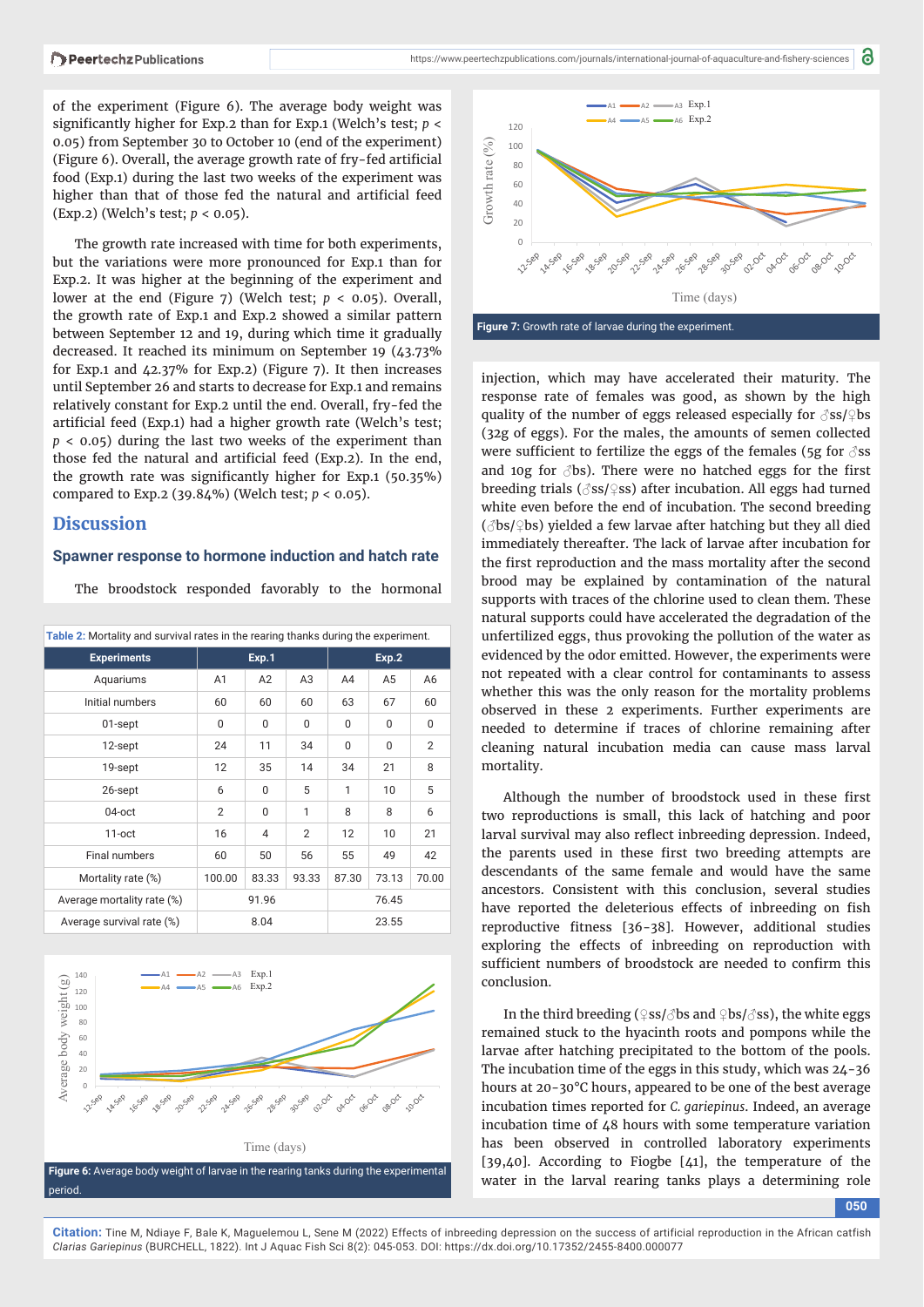in the development of the embryo and therefore affects the total incubation time. It has been shown in *C. gariepinus* that, depending on the temperature, it takes 20 to 57 hours for the eggs to fully hatch [42]. The results of this study indicate a good hatching rate estimated at 90% and 60% for the ♀ss/♂bs and ♀bs/♂ss crosses, respectively. This difference in hatching rate could be explained by the smaller amount of milt of the  $\Im$ ss compared to the  $\Im$ bs.

# **Larvae growth**

Two days after hatching, the larvae still carrying yolk sacs stood in the corners of the incubation tanks under the pumps. The larvae became fry after three days and their feeding with external food became essential. As reported in many studies [34,41,42] it is important to feed *C. gariepinus* fry with natural foods after yolk resorption. According to Imouro Toko [43], at this stage, *C. gariepinus* larvae prefer live food (artemia, failing that, zooplankton). Therefore, in this study, the larvae were fed artemia for one week, after which their average weight was 5 mg. A time-dependent decrease in growth rate was observed for Exp.1 and Exp.2 from September 12 to 19, during which time the fry was fed exclusively with natural live food (zooplankton and phytoplankton). This phase is marked by massive mortalities which were first more important for exp.1 (from September 1 to 12) and then for exp.2 (from September 13 to 19). Weaning the fry from the natural diet on September 19 and replacing it with the artificial diet associated with plankton caused a slight increase in growth rate and a decrease in mortality rate in Exp.2. For Exp.1, on the other hand, replacing the natural diet on September 19 with the artificial diet alone did not cause significant changes in the growth rate and mortality of larvae. However, changing the diet from a combination of artificial and natural feeding to artificial feeding alone on October  $4$ led to an increase in mortality rate and a slight decrease in the growth rate of the fry in Exp.1. These results reflect the importance of natural feeding (Phyto- and zooplankton) in the growth and survival of larvae during the first three weeks of rearing of *C. gariepinus* larvae. Fry fed with this live food showed certain behavioral characteristics. Indeed, they were more active and moved around the aquaria. These results also indicate that although the artificial food/plankton combination appears to be more beneficial than artificial food alone, it must be applied over a sufficiently long period to be more effective and for the effects on fry growth to be more apparent. The fluctuations in growth rate observed during the first two weeks of larval rearing appear to be due to the high light levels in the rearing room that were illuminated by sunlight. According to Poll and Goss  $[44]$ , low light intensity, at least, can influence the growth of *C. gariepinus* larvae because they require a dark environment for maximum development. Interruption of the water recirculation system due to power outages could also have impacted fry growth.

The temperature in the aquaria of Exp.1 and Exp.2 was between 26 and 30°C and is within the favorable range for the growth of *C. gariepinus*. Therefore, the differences in growth between experiments observed in this study are probably not due to variations in the water temperature of the rearing aquaria.

Although low oxygen levels can have negative impacts on *C. gariepinus* growth and cause mortality, growth performance in both experiments did not coincide with periods of low oxygen levels. This suggests that variations in dissolved oxygen are not the causes of growth differences between experiments. Regarding pH, the curves showed similar trends between Exp.1 and Exp.2, except for aquarium A3 where pH dropped between September 12 and  $14$ , which is likely due to  $CO<sub>2</sub>$  accumulation in the fry rearing aquarium.

*Clarias gariepinus* is a species with good growth performance that reaches market size in a very short time  $(4-5$  months) when the diet used contains the appropriate amount of protein, fat, and vitamins. In this study, the fish in Exp.2 fed with the mixture of natural and artificial food were slightly larger than those fed with natural feed alone after the second week of larval rearing. However, at the end of larval rearing on day 45, the size of the fry was smaller for Exp.2 (1.10-1.21g) than for Exp.1 (2.20-2.36g). Overall, these results show that the gradual replacement of the natural feed by the artificial feed is more beneficial for the growth of the larvae than the abrupt weaning, i.e. the sudden replacement of the natural feed by the artificial one. Consistent with our results, studies have shown that the average weight *of C. gariepinus* fry after 45 days of rearing is 1 to 10g, sometimes even less than 1g depending on the feed used and the rearing conditions. In both experiments, growth is heterogeneous although the fish with the largest sizes were observed in Exp.2 (A4, A5, and A6). Indeed, in this experiment, the largest individual in A4 weighs 6.61g and measures 6.4cm while in A5 the largest is 6.2cm long and weighs 6.31g. For A6 the head of the batch measures 8cm with a weight of 12.89g. This difference in individual size could be due to cannibalistic behavior within the aquariums. Indeed, the biggest fish can kill the smallest.

The high mortality rates (91.96% for Exp.1 and 76.45% for Exp.2) recorded throughout the experiment may be due to a malfunction in the water circulation system that may have resulted in decreased oxygen levels. Although the survival rates (8.04 and 23.55%) observed in this study under fully controlled conditions are low, they are higher than those reported by [45] in semi-artificial environments  $(4.5\%$  for his first experiment and 10.7% for the second) but lower than those of Viveen, et al. [39], which were 50%.

# **Conclusion**

This study strengthened our understanding of the conditions required for successful artificial reproduction of African catfish, achieved for the first time between Senegalese and Beninese strains. Hormonal induction by ovaprim injection accelerated broodstock maturity and induced spawning. Females responded to hormonal induction 8 hours after ovaprim injection. However, the results indicate that the broodstock must be appropriately selected for successful reproduction. This is because inbreeding can lead to a loss of variability in broodstock, fertilization and egg hatching, and larval survival. The egg incubation time in this study was 24 hours at 28- 29°C with a hatching rate of 90% and 60% for Exp.1 and Exp. 2, respectively. The results also show that the natural live

**051**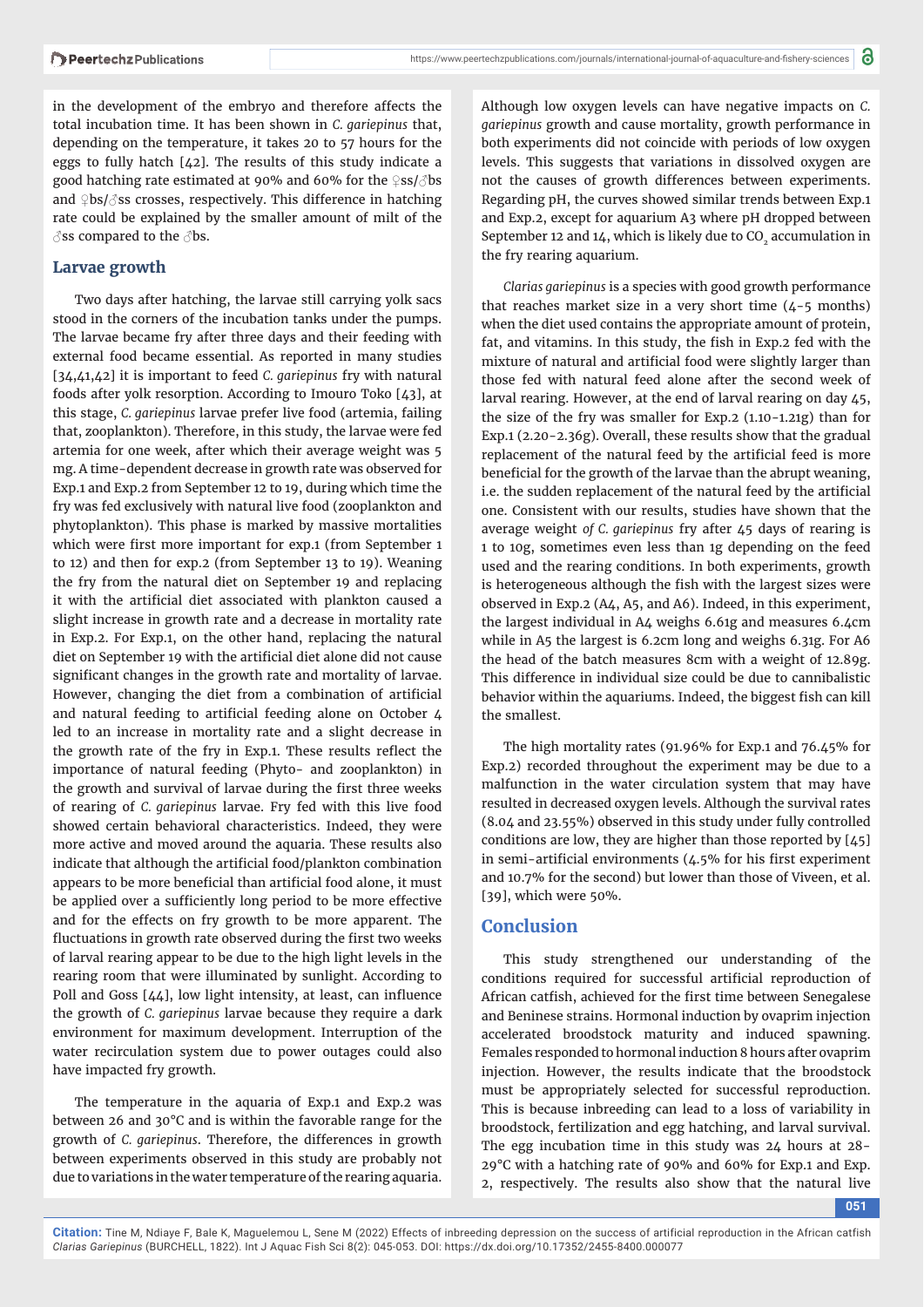food (zooplankton) is the preferred food of the larvae during the first phase of the rearing cycle. Indeed, in addition to its nutritional value and high digestibility, this live food is easily detected and captured by the larvae, due to its small size and swimming movements in the water column. However, in the advanced stages, artificial dry food seems to be more suitable for larval growth. Indeed, the replacement of the natural diet with the artificial diet resulted in better growth performance for the Exp.2 larvae compared to the Exp.1 larvae fed with the natural diet. These results show that artificial reproduction of *C. gariepinus* is feasible and promising in local hatcheries but that broodstock must be appropriately selected to avoid inbreeding depression that could compromise its success. The results also show that changing the diet at the appropriate time of larval growth is crucial for successful growth. The Physicochemical conditions and the maintenance of good water quality by a recirculation system must be well controlled to avoid high mortalities during the rearing cycle.

#### **References**

- 1. Barange M, Bahri T, Beveridge MCM, Cochrane KL, Funge-Smith S, et al. Impacts of climate change on fisheries and aquaculture: synthesis of current knowledge, adaptation and mitigation options FAO Fisheries and Aquaculture Technical Paper No. 627. Rome, FAO. 2018; 628.
- 2. FAO. The State of World Fisheries and Aquaculture 2016. Contributing to food security and nutrition for all. Rome. 2016; 200.
- 3. FAO. La situation mondiale des pêches et de l'aquaculture 2020. La durabilité en action. Rome. 2020.
- 4. FAO. Food Insecurity: when people must live with hunger and fear starvation. The State of Food Insecurity in the World. Food and Agriculture Organization of the United Nations, Rome. 2002.
- 5. Chan CY, Tran N, Pethiyagoda S, Crissman CC, Sulser TB, et al. Prospects and challenges of fish for food security in Africa. Global Food Security. 2019; 20: 17-25.
- 6. WorldBank. Fish to 2030 : prospects for fisheries and aquaculture (English). Agriculture and environmental services discussion paper no. 3. Washington DC ; World Bank Group. 2013.
- 7. FAO. The State of World Fisheries and Aquaculture 2010. Rome: FAO. 2010; 197.
- 8. FAO. The State of World Fisheries and Aquaculture 2012. Rome: FAO. 2012; 209.
- 9. FAO. The State of World Fisheries and Aquaculture 2014. Rome: FAO. 2014; 223.
- 10. FAO. Titre de la série: FAO Aquaculture Newsletter. Rome, Italy Numéro de série: 2015; 53: 68.
- 11. FAO Sénégal. Text by NIANE, A., NDONG, D.. Fisheries and Aquaculture Division [online]. Rome. 2022.
- 12. FAO. The State of World Fisheries and Aquaculture 2016. Contributing to food security and nutrition for all. Rome. 2016; 200.
- 13. Aguilar-Manjarrez J, Nath SS. A Strategic Reassessment of Fish Farming Potential in Africa. CIFA Technical Paper. No. 32. Rome, FAO. 1998; 170.
- 14. Britz PJ, Hecht T. Effects of salinity on growth and survival of African sharptooth catfish ( clarias gariepinus ) larvae. Journal of Applied Ichthyology. 1989; 5: 1994-1202.
- 15. Bruton MN. The breeding biology and early development of Clariasgariepinus (Pisces: lariidae) in Lake Sibaya. South Africa with a review ofbreeding in species of the subgenus Clarias. Transactions of the Zoological Society of London. 1979; 35: 1-45.
- 16. Bruton MN. The food and feeding behaviour of Clarias gariepinus (Pisces, Clariidae) in Lake Sibaya, South Africa, with its emphasis on its role as a predator of cichlids. Transactions of the Zoological Society of London. 1979; 35: 47-114.
- 17. Balon EK. Patterns in the evolution of reproductive styles in fishes. In G.N. Potts and R.J. Wootton (editors) Fish Reproduction: Strategies and Tactics. . Academic Press London, 1984; 35-53.
- 18. Olaleye V. A Review Of Reproduction And Gamete Management In The African Catfish Clarias Gariepinus (Burchell). Ife Journal of Science. 2005; 7.
- 19. Yalcin S, Solar K, Akyurt I. Certain reproductive characteristics of the catfish (Clarias gariepinus Burchell, 1822) living in the River Turkish Journal of Zoology. 2001; 25: 453-460.
- 20. Dadebo E, Aemro D, TekleG-iorgis Y. Food and feeding habits of the African catfish Clarias gariepinus (Burchell, 1822) (Pisces: Clariidae) in Lake Koka, Ethiopia. African Journal of Ecology. 2014.
- 21. Ikpi G, Jenyo-Oni A, Offem B. Effect of Season on Catch rate, Diet and Aspects of Reproduction of Clarias gariepinus (Teleostei: Clariidae) in a Tropical Waterfalls. Advances in Life Sciences 2012; 68-74.
- 22. Hecht T. An alternative life history approach to the nutrition and feeding of Siluroidei larvae and early juveniles. . Aquatic Living Resources. 1996; 9: 121- 133.
- 23. Viveen WJAR, Richter CJJ, Van-Ordt PG, Janseen JAL, Huisman EA. Practical Manual for the culture of the African Catfish (Clarias gariepinus). Section for Research and Technology, Box 20061, 5600 EB. The Hague, The Netherlands. 1985; 121.
- 24. Fagbenro OA, Salami AA, Sydenham DHL. Induced ovulation and spawning in the catfish, Clarias isheriensis, using pituitary extracts from nonpiscine sources. Journal of Applied Aquaculture. 1998; 1:15-20.
- 25. Khan AM, Abdullah H, Ashraf SM, Ahmad Z. Induced Spawning of Labeo rohita using synthetic hormones. Punjab University Journal of Zoology. 2006; 21: 67- 72.
- 26. Kutwal BY, Wokton WJ, Vou AK, Sambo AB, Okunsebor SA, Ruma AG. Manipulation of synthetic hormones in induced breeding of catfish Clarias gariepinus (Burchell, 1822). International Journal of Multidisciplinary Research and Development. 2017: 4: 01-05.
- 27. Mosha SS. Recent Comparative Studies on the Performance and Survival Rate of African Catfish (Clarias gariepinus) Larval Produced under Natural and Synthetics Hormones: A Review. J Aquac Res Development. 2018; 9: 528.
- 28. Ngueku BB. The efficacy of synthetic and non-synthetic hormones in the induced spawning of the African Catfish (Clarias gariepinus Burchell, 1822). International Journal of Fisheries and Aquatic Studies. 2015; 3: 34-37.
- 29. Nwokoye CO, Nwuba LA, Eyo JE. Induced propagation of African clariid catfish, Heterobranchus bidorsalis using synthetic and homoplastic hormones. African Journal of Biotechnology. 2007; 6.
- 30. Olaniyi CO, Akinbola DO. Comparative studies on the hatchability, performance and survival rate of African catfish (Clarias gariepinus) larval produced using ovaprim and catfish pituitary extract hormones. Journal of Biology, Agriculture and Healthcare. 2013; 3: 57-62.
- 31. Olubiyi OA, Ayinia OA, Ayinia OA, Adeyemo AA. The effects of various doses of ovaprim on reproductive performance of the African catfish Clarias gariepinus (Burchell) and Heterobranchus longiflis (Valenciennes). African Journal of Applied Zoology and Environmental Biology. 2005; 7: 101-105.

**052**